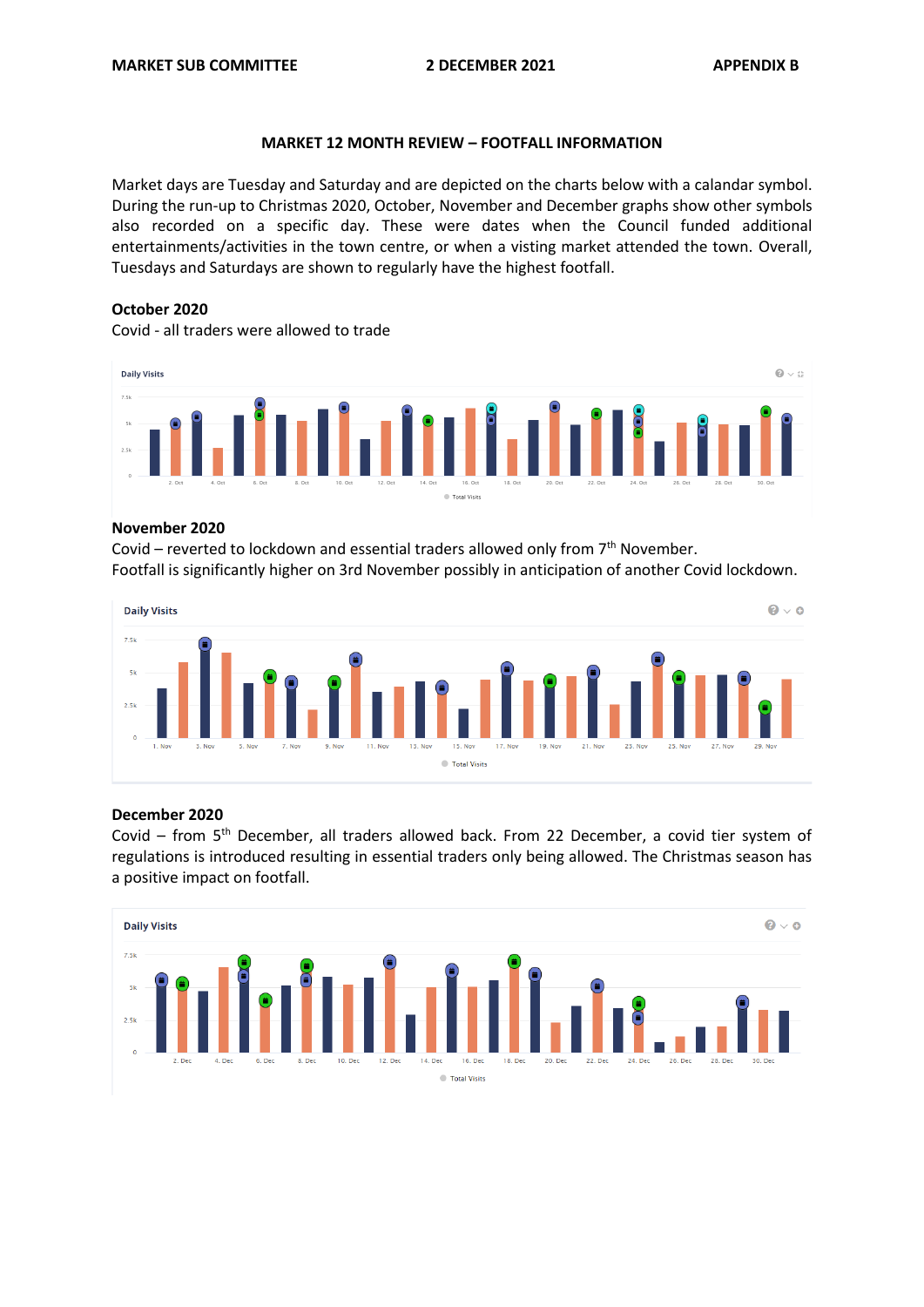**January 2021**

Covid –



**February 2021**

Covid –



**March 2021** Covid –



# **April 2021**

Covid restrictions are concluded and all traders able to trade.

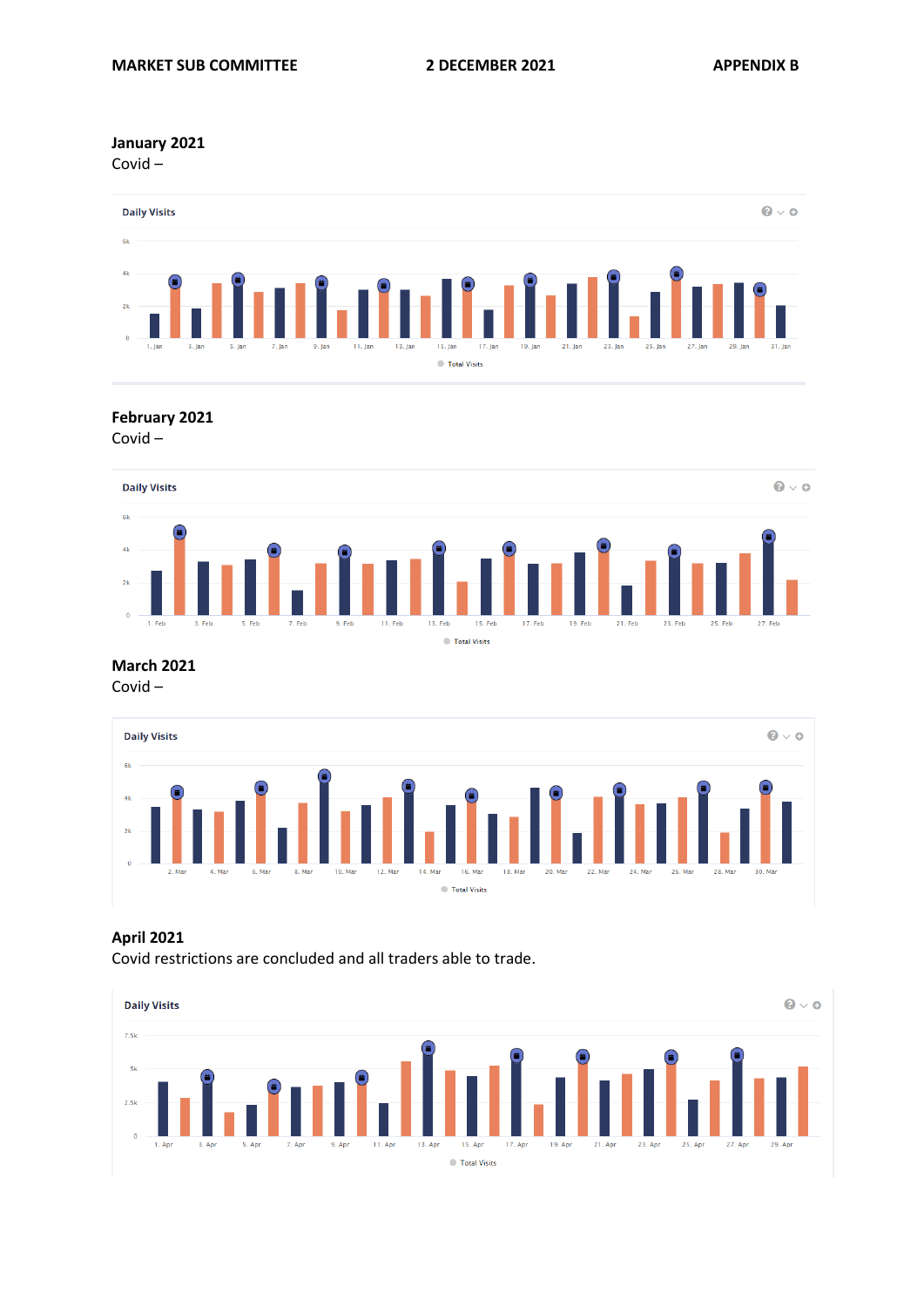### **May 2021**



### **June 2021**



**July 2021**



**August 2021**